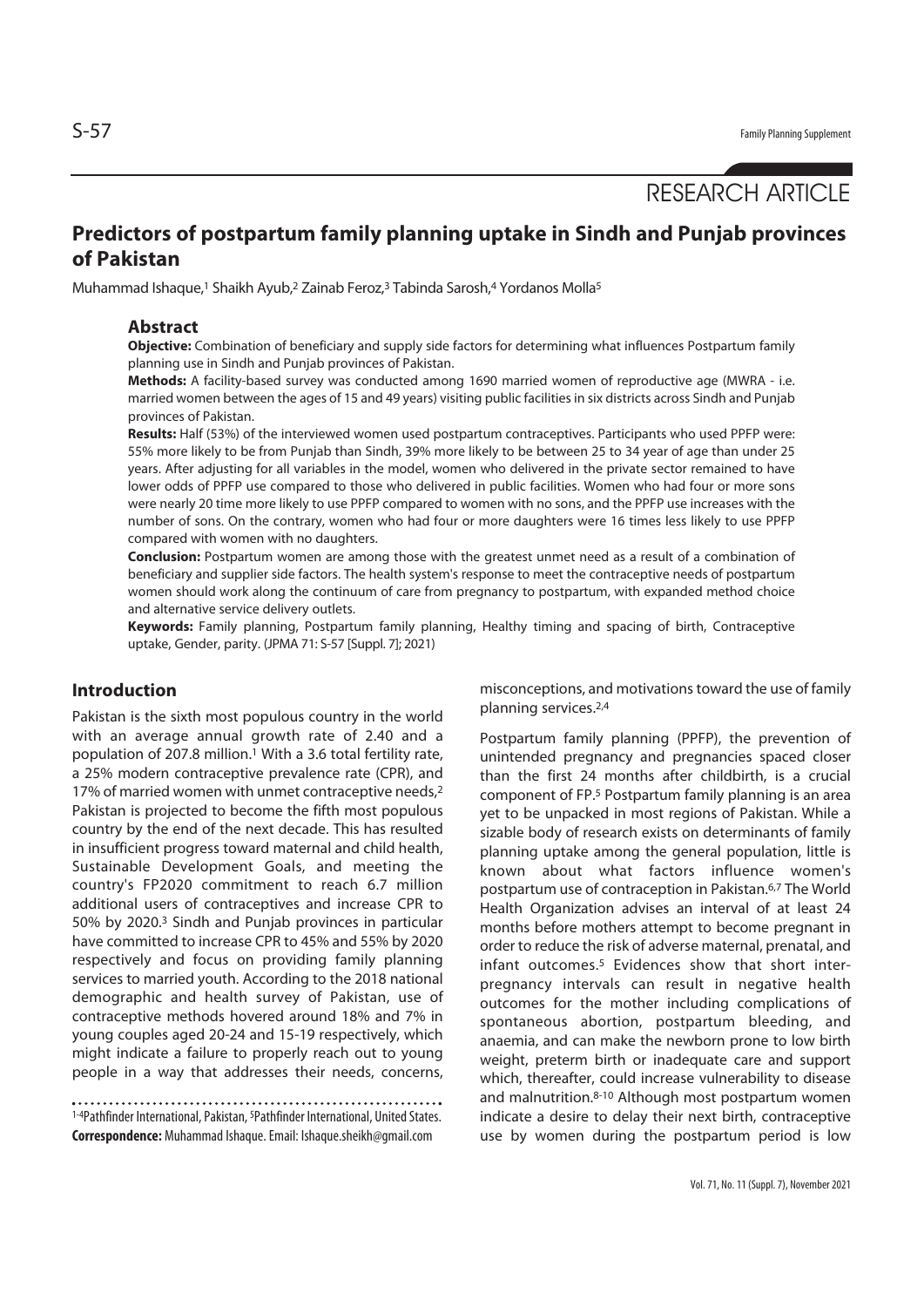## Family Planning Supplement  $\mathsf{S}\text{-}58$

where nearly 70% of postpartum women globally have unmet needs.10,11

Previous studies in different countries that explored determinants for PPFP use have indicated social and demographic characteristics of a woman such as age, economic conditions, level of education and place of residence are some of the factors affecting PPFP use.12-14 These factors were also observed to influence PPFP use in Pakistan.6,7 Similarities across countries where such sociodemographic factors determine modern PPFP use indicate pervasive inequity.15 Moreover, factors that span beyond individual characteristics can determine PPFP use. An analysis of postpartum fertility and contraception in 17 countries including Pakistan showed that previous use of maternal health services for prenatal care or delivery services is correlated with use of family planning services in the extended postpartum period, while controlling for sociodemographic factors.16 Similarly, quality of health service was observed to influence PPFP in Sindh province of Pakistan where women who received quality antenatal care were more likely to use PPFP than women who did not.7

Apart from sociodemographic characteristics and health care quality, the desire to use contraception can be driven by preferred or actual number of children as well as the gender of children.13,17-21 In Pakistan it was noted that with increasing number of children the use of PPFP increased.7 In this document, we explored combination of beneficiary and supply side factors to determine what influences PPFP use in Sindh and Punjab provinces of Pakistan. Sociodemographic characteristics of women, number of children, gender of previous births, place of delivery, health facility ownership, and type of service provider who delivered the last child were some of the factors included in the assessment.

### **Methodology**

This study was a quantitative, facility-based, crosssectional survey based on client exit interviews that used a structured individual interview tool. The study was conducted among married women of reproductive age (MWRA - i.e. married women between the ages of 15 and 49 years) visiting a public or private health facility in six districts across Sindh and Punjab provinces of Pakistan for any service including family planning, adult care, child health, and immunization. Three districts from Sindh (Larkana, Shaheed Benazirabad and Karachi) and three from Punjab (Vehari, Okara and Rawalpindi) were included in the study.

The two provinces and six districts were purposely

selected for the study based on a plan to introduce interventions that will improve contraceptive uptake with focus on PPFP service uptake in these six districts of Sindh and Punjab provinces. The study calculated a sample size of 1662 women of reproductive age in total based on the assumption that a 30% relative increase in modern contraceptive prevalence rate (mCPR) from beginning to end of the intervention would show a statistically significant programme impact in the studied provinces. The basis for sample size calculation was Pakistan's DHS 2018 report where mCPR was at 25%. The study used two dependent population proportion formulas with a degree of freedom of 1.482, a significance level of 0.05, power of 0.80, and non-response rate of 0.15. The sample size was spread across each of the six districts in proportion to the number of health facilities to be reached by the interventions. Women exiting the intervention health facilities who were of reproductive age and who consented to participate were randomly included until the designated number of participants were reached.

The research team cleaned and analyzed data in Stata version 14.2 applying descriptive statistics such as frequencies and proportions. The team also applied cross tabulations to assess the relationship between the two groups for the study variables and multivariate logistic regression analysis to assess the likelihood of acquiring PPFP services during the last childbirth. The probability among predictors of PPFP was quantified using crude and adiusted odds ratio.

The study obtained ethical clearance from the National Bioethics Committee (NBC) and participants were informed of the objectives of the discussions and were reassured that the information they provide during the discussions will remain confidential and none of the information provided by the participants will be linked with their names. Based on literacy level, oral and/or written consent of the participants was sought before they took part in the discussions. They were also informed of their right to withdraw from the discussions at any stage without any penalty. No monetary benefit was provided to the participants.

### **Results**

A total of 1662 MWRA were included in the study, nearly half from each province (Table-1). Similarly, of the total women included in the study, 840 (51%) were from public facilities, 485 (29%) from private and 337 (20%) were Community Midwives (CMWs). In both provinces the majority of women 1137(68%) were between the ages of 25 and 34 and had four or more children, 795(48%) with three living sons 441(27%), and 557(34%) had two living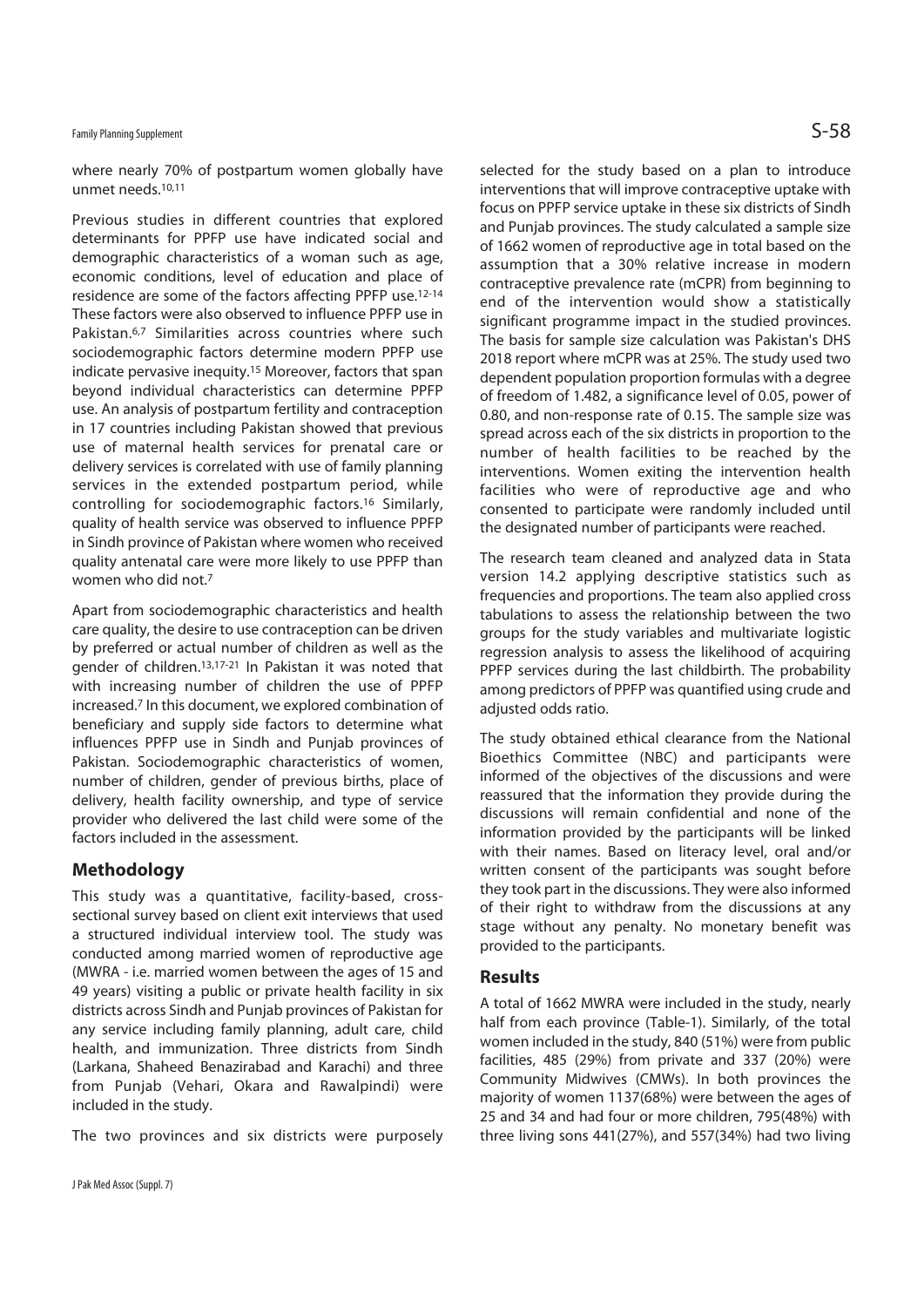Table-1: Characteristics of woman 15-49 years by province, N=1662.

| <b>Background Characteristics</b> | <b>Categories</b>          | <b>Province</b>   |                    | Total, N=1662 (%) |
|-----------------------------------|----------------------------|-------------------|--------------------|-------------------|
|                                   |                            | Punjab, n=771 (%) | Sindh, $n = 891\%$ |                   |
| <b>Districts</b>                  | <b>Okara</b>               | 278 (36%)         |                    | 278 (17%)         |
|                                   | PakPatan                   | 179 (23%)         |                    | 179 (11%)         |
|                                   | Rawalpindi                 | 314 (41%)         |                    | 314 (19%)         |
|                                   | Karachi                    |                   | 281 (32%)          | 281 (17%)         |
|                                   | Larkana                    |                   | 311 (35%)          | 311 (19%)         |
|                                   | <b>Shaheed Benazirabad</b> |                   | 299 (34%)          | 299 (18%)         |
| Age (Years)                       | $15 - 19$                  | $2(0.3\%)$        | 17(2%)             | 19 (1%)           |
|                                   | $20 - 24$                  | 114 (15%)         | 156 (18%)          | 270 (16%)         |
|                                   | $25 - 29$                  | 344 (45%)         | 336 (38%)          | 680 (41%)         |
|                                   | $30 - 34$                  | 219 (28%)         | 238 (27%)          | 457 (28%)         |
|                                   | 35 and above               | 92 (12%)          | 144 (16%)          | 236 (14%)         |
| Number of children                | None                       | $1(0.1\%)$        | $0(0\%)$           | $1(0.1\%)$        |
|                                   | <b>One</b>                 | 21 (3%)           | 60 (7%)            | 81 (5%)           |
|                                   | Two                        | 203 (26%)         | 275 (31%)          | 478 (29%)         |
|                                   | <b>Three</b>               | 158 (21%)         | 149 (17%)          | 307 (19%)         |
|                                   | Four or more               | 388 (50%)         | 407 (46%)          | 795 (48%)         |
| Number of sons                    | None                       | 124 (16%)         | 159 (18%)          | 283 (17%)         |
|                                   | 0 <sub>ne</sub>            | 181 (24%)         | 221 (25%)          | 402 (24%)         |
|                                   | Two                        | 199 (26%)         | 198 (22%)          | 397 (24%)         |
|                                   | <b>Three</b>               | 220 (29%)         | 221 (25%)          | 441 (27%)         |
|                                   | Four or more               | 47 (6%)           | 92 (10%)           | 139 (8%)          |
| Number of daughters               | None                       | 32 (4%)           | 66 (7%)            | 98 (6%)           |
|                                   | 0 <sub>ne</sub>            | 200 (26%)         | 295 (33%)          | 495 (30%)         |
|                                   | <b>Two</b>                 | 301 (39%)         | 256 (29%)          | 557 (34%)         |
|                                   | Three                      | 147 (19%)         | 139 (16%)          | 286 (17%)         |
|                                   | Four or more               | 91 (12%)          | 135 (15%)          | 226 (14%)         |
|                                   | Total                      | 771 (100%)        | 891 (100%)         | 1162 (100%)       |

**Table-2:** Factors associated with Postpartum Family Planning use following the last childbirth.

| <b>Variables</b>                     | <b>PPFP Users</b> |      | OR (95% CI), p-value               | AOR (95% CI), p-value              |
|--------------------------------------|-------------------|------|------------------------------------|------------------------------------|
|                                      | n                 | $\%$ |                                    |                                    |
| <b>Province</b>                      |                   |      |                                    |                                    |
| Sindh                                | 406               | 47%  |                                    |                                    |
| Punjab                               | 455               | 53%  | 1.55 (1.27-1.88), $p < 0.001***$   | 1.84 (1.46-2.31), p<0.001***       |
| Age groups                           |                   |      |                                    |                                    |
| $15 - 24$                            | 128               | 15%  |                                    |                                    |
| $25 - 34$                            | 588               | 68%  | 1.39 (1.07 - 1.80), $p < 0.001***$ | 1.62 (1.20 - 2.19), $p=0.002**$    |
| $35 +$                               | 145               | 17%  | 2.06 (1.45 - 2.93), p=0.007**      | 2.90 (1.93 - 4.37), $p < 0.001***$ |
| <b>Facility of Delivery</b>          |                   |      |                                    |                                    |
| <b>Public facility</b>               | 556               | 65%  |                                    |                                    |
| Community                            | 102               | 12%  | $0.22(0.17-0.29)$ , p<0.001***     | 0.40 (0.28 - 0.57), $p < 0.001***$ |
| Private facility                     | 203               | 23%  | 0.40 (0.31-0.50), $p < 0.001***$   | $0.11(0.0.8-0.16)$ , p<0.001***    |
| Personnel who assisted in childbirth |                   |      |                                    |                                    |
| Unskilled workers                    | 74                | 9%   |                                    |                                    |
| Other health workers                 | 212               | 25%  | $0.77$ (0.54-1.09), p=0.139        | $0.87$ (0.57 - 1.31), p=0.517      |
| Doctors                              | 575               | 67%  | 1.99(1.43-2.77), $p < 0.001***$    | 3.75 (2.42 - 5.80), $p < 0.001***$ |
| <b>Living Sons</b>                   |                   |      |                                    |                                    |
| No son                               | 137               | 16%  |                                    |                                    |
| One or two sons                      | 467               | 54%  | 1.50 (1.14 - 1.96), $p=0.004**$    | 2.9 (2.06 - 4.05), $p < 0.001***$  |
| Three or more sons                   | 257               | 30%  | $0.85$ (0.63 - 1.12), p=0.257      | 1.43 $(0.98 - 2.09)$ , p=0.063     |
| <b>Living Daughters</b>              |                   |      |                                    |                                    |
| No daughter                          | 65                | 8%   |                                    |                                    |
| One or two daughters                 | 577               | 67%  | $0.62$ (0.39 - 0.95), p=0.030**    | $0.51$ (0.31 - 0.84), p=0.009**    |
| Three or more daughters              | 219               | 25%  | 0.37 (0.24 - 0.59), $p < 0.001***$ | $0.33(0.19 - 0.57)$ , p<0.001***   |

P<0.001= \*\*\*, P=0.001- <0.05\*\*. PPFP: Postpartum Family Planning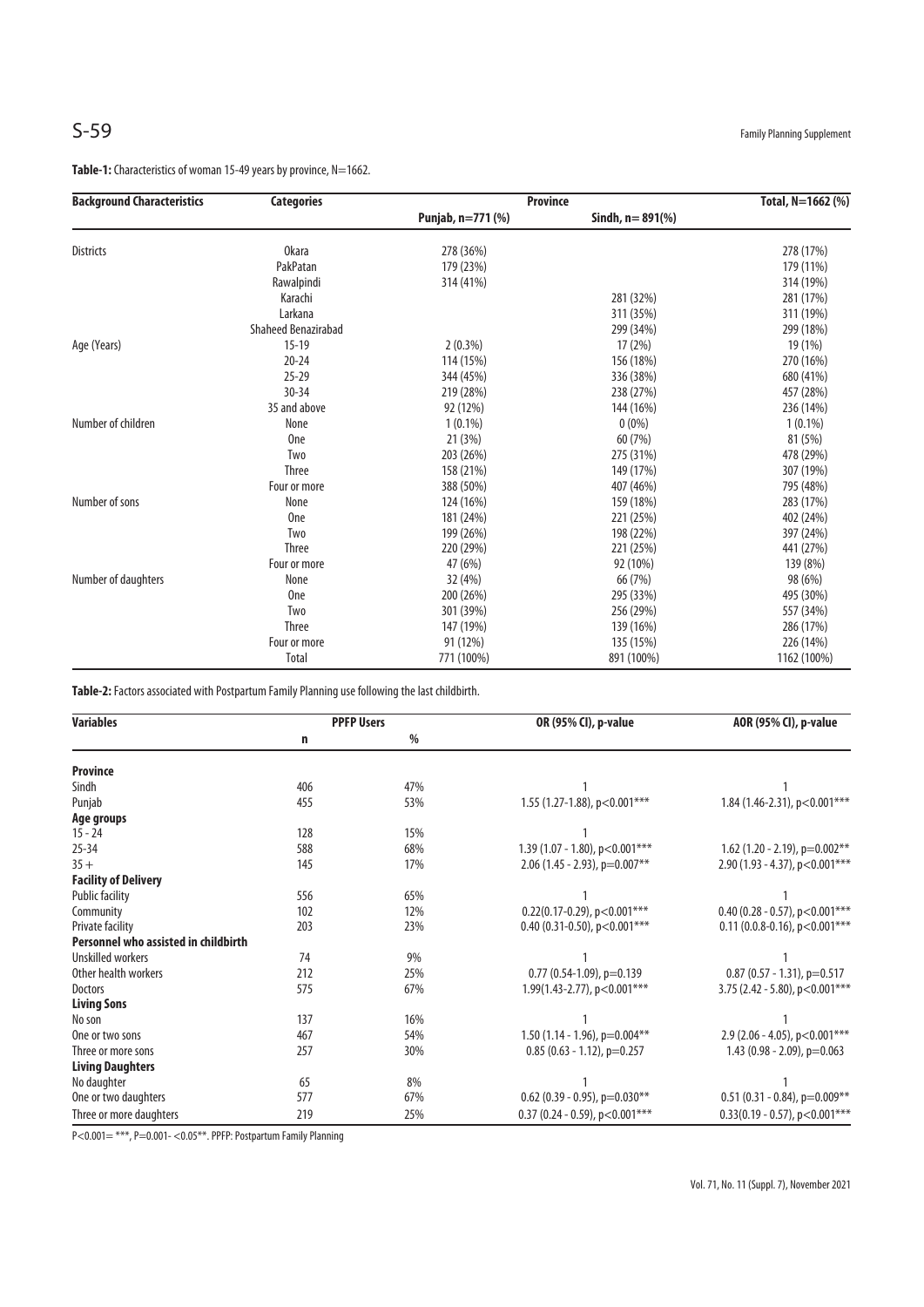Family Planning Supplement  $\mathsf{S}\text{-}\mathsf{60}$ 



**Figure-1:** Places for the last childbirth, by province.



**Figure-2:** Postpartum modern contraceptives use and contraceptive method mix. IUD: Intra-uterine death

women who recalled the timing for acquiring PPFP reported that they had received it within 6 hours of delivery, 29(3%) had it after 6 hours but within 30 days of delivery, 487(57%) after 30 days but within 6 weeks of delivery and 308(36%) after 6 weeks but within a year from their last delivery.

**Predictors of Postpartum Family Planning Uptake:** This study assessed selected variables as potential predictors of PPFP uptake in the two provinces of Pakistan. Participants' province of residence, age, number of children, gender composition of previous live births, place of delivery, health facility ownership (public vs. private) where the last child birth was attended, and type of service provider who delivered the last child were the variables of interest. In addition to location, age was an important factor in the likelihood of acquiring PPFP following the last childbirth. Participants who used PPFP were: 55% more likely to be from Punjab than Sindh (OR= 1.55, CI:1.27-1.88, p<0.001), and 39% more likely to be between 25 to 34 year of age than under 25 years

## daughters.

Overall public and private hospitals or clinics were the most common place for the last childbirth, while deliveries in private facilities and at home were more common in Sindh than Punjab (Figure-1). Other public facilities such as Basic Health Units and Rural Health Centers were also used for childbirth services. More than half of the last deliveries, 938(56%) were assisted by doctors. The remaining women had their deliveries assisted either by other trained health care workers such as nurses, community midwives, and Lady Health Workers (LHW), 557 (34%) or unskilled workers, 167 (10%) such as Traditional Birth Attendants (TBA). Nurses, midwives and LHW attended some of the home deliveries.

Almost half of participants, 861(52%) acquired PPFP services. Short-term contraceptive methods dominated the acquired postpartum contraceptives where pills followed by injectables and condoms were the most commonly used method (see Figure-2). Thirty three (4%)

(OR= 1.39, CI:1.07 - 1.80, P<0.001). After adjusting for all other predictor variables, age remained a determinant for PPFP use among youth under the age of 25 years.

Women who delivered in public health facilities had better odds of using PPFP, compared to those who delivered at private facilities or in the community (including at home). After adjusting for all variables in the model, women who delivered in the private sector remained to have lower odds of PPFP use compared to those who delivered in public facilities (AOR= 0.11, 95%  $Cl = 0.08 - 0.16$ , p<0.001). Similarly, women whose last child birth was attended by medical doctors had more than three times the odds of using PPFP than those whose births were attended by unskilled workers (AOR= 3.75, 95% CI= 2.42-5.80, p<0.001).

Women who had one or two sons were nearly 3 times more likely to use PPFP compared to women with no sons (OR= 2.9, 95% CI=2.06-4.05, p<0.001). On the contrary, women who had three or more daughters were 67% less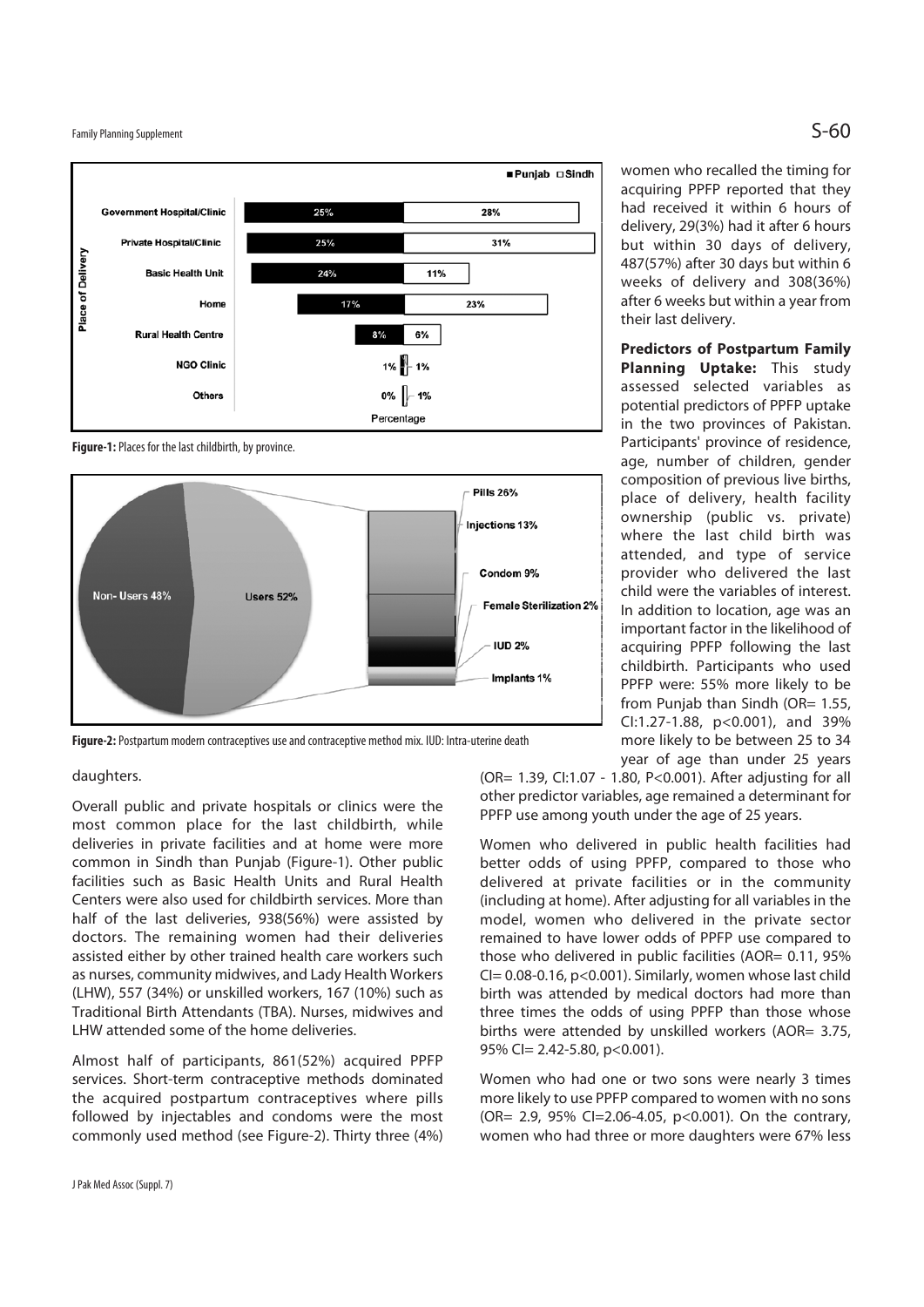likely to use PPFP compared with women with no daughters (OR= 0.33, 95% CI= 0.19 - 0.57, p<0.001), and PPFP use decreases with increasing number of daughters (Table-3).

## **Discussion**

This study showed that determinants of postpartum family planning service use are multifaceted. We found that a combination of beneficiary factors such as sociodemographic characteristics of women, number of children, gender of previous births as well as the supply side factors such as place of delivery, health facility ownership, and type of service provider who delivered the last child, influence the use of contraceptives after childbirth. Residents of Punjab, older women, women who already had four or more sons, women who delivered in public facilities, and women whose last child birth was attended by doctors had a higher likelihood to use postpartum contraceptives.

As documented in Pakistan's national health and demographic survey and similar studies, we found young mothers under the age of 25 years use postpartum contraceptives less than older age women.2,4 Although data on unmet need for unmarried youth in Pakistan is limited, married youth between 20-24 years of age make up the largest proportion of unmet needs among all women of reproductive age.22 This persistent difference in contraceptive use by age requires interventions that are tailored to address the unique characteristics and needs of young women.

Our findings show that postpartum contraceptive use is determined by the number and gender composition of children, with a higher inclination to use postpartum contraceptives among women who have four or more sons in contrast with those who have daughters. The desire to have multiple children and preference for sons over daughters and influence of such preferences on contraceptive use has been established in Pakistan and multiple countries in Africa and Asia.13,17-21,23 Therefore, postpartum counselling sessions and messages can be communicated considering social constructs of fertility intentions such as desired number and gender of children and power dynamics with significant others influencing the women's agency to choose and use contraception.

Unmet need among postpartum women is higher than any other MWRA,<sup>16,24,25</sup> and women who give birth at facilities have a higher probability to use postpartum contraceptive.26 We found women who delivered in public facilities had a higher likelihood to use postpartum family planning than those who delivered at home or in private facilities. This can be due to postpartum contraceptives services provided free of charge in public facilities and by community midwives. The difference between Punjab and Sindh provinces in postpartum contraceptive use can also be a result of higher proportion of private facility and home births in Sindh province.

There was significantly higher likelihood of a woman receiving PPFP services from trained health workers including CMW and Lady Health Volunteers than from unskilled workers like TBA or dais. This supports the proven role that trained community health workers have to take family planning services closer to where people live.27 There were a few cases where unskilled workers were able to provide postpartum contraceptives for deliveries, implying the potential to use unskilled workers for promotion of and referral for postpartum contraceptives in Pakistan. This strategy has shown promising results in other countries.28,29

The contraceptive choices by postpartum women in our study was skewed towards higher usage of short acting than long acting reversable contraceptive (LARC) methods. This calls for expanding the postpartum contraceptive method choices and promoting LARC use among postpartum women. LARC methods can be more effective to provide long-term protection with low discontinuation rate since the probability for incorrect use, user nonadherence, frequent visit to facility and repeated partner approval will be minimized.30,31

This analysis highlighted important findings to identify factors related with postpartum family planning use in two provinces of Pakistan but was not without limitations. A strong conclusion could not be drawn with respect to the root causes of postpartum contraceptive use because of the cross-sectional design of the survey; causality could not be established prospectively. Furthermore, the individual and social drivers of observed variation in contraceptive use and fertility intentions such as son preference needs further qualitative exploration, which was not the objective of this study.

### **Conclusion**

In summary, postpartum women are among those with the greatest unmet need and a combination of beneficiary and supplier side factors contribute to this persistent gap. Interventions should be tailored to address inherent as well as extrinsic differences among postpartum women such as their age, fertility intentions, and their agency to choose and use contraceptives. Moreover, health system's response to meet the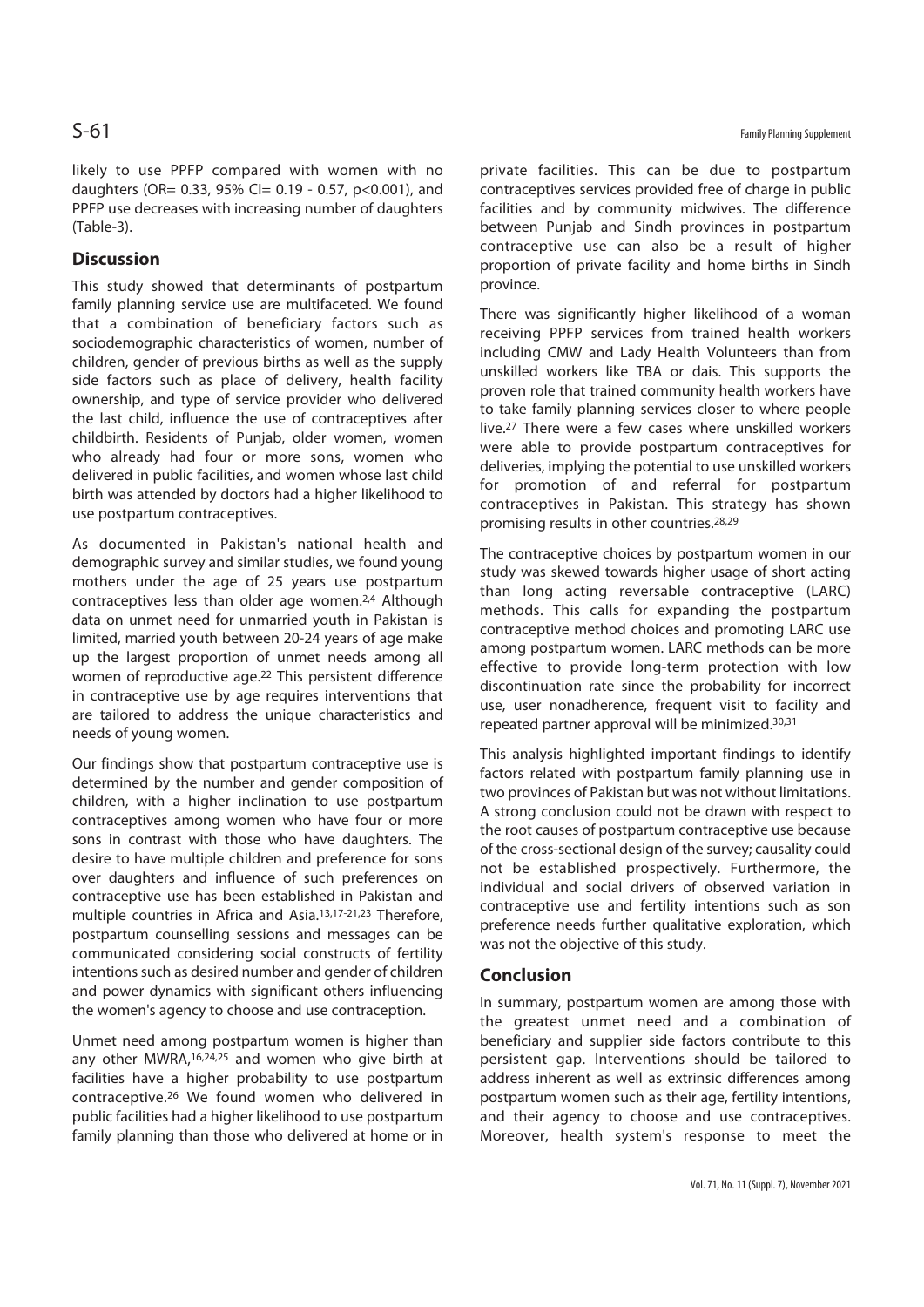## Family Planning Supplement  $\mathsf{S}\text{-62}$

contraceptive needs of postpartum women should work along the continuum of care to make sure pregnant mothers are informed about availability and accessibility of postpartum contraceptive methods of their choice, delivering mothers are prepared to adopt a method of their choice immediately after birth, and postpartum women are reached timely through alternative service delivery outlets.

**Acknowledgment:** The authors are grateful to all the data collectors, field workers and, above all, the study participants who enriched this study by sharing their experiences. Authors are also grateful to Dr Wajiha Javed who developed the baseline survey technical proposal and research methodology, Mansoor Riaz who supervised the implementation of the baseline survey and Pathfinder's district team who helped in operational implementation in the field. General details regarding the project and/or any specific queries could be addressed to the corresponding author.

**Declaimer:** This manuscript was presented by the Pathfinder International team at the 10th Annual Public Health Conference in December 2019 organized by the Health Services Academy.

#### **Conflict of Interest:** None to declare.

**Funding Disclosure:** The Naya Qadam (NQ) project, led by Pathfinder International along with consortium partners - Aahung, Greenstar Social Marketing, IPAS, NCMNH and Shirkat Gah, is reaching women with quality counseling, contraceptive method provision and increasing modern contraceptive prevalence rate in six districts of Pakistan through the support of the Bill and Melinda Gates Foundation. General details regarding the donor programme can be accessed through the Pathfinder website, and specific queries could be addressed to the corresponding author.

#### **References**

- 1. Pakistan Bureau of Statistics. Provisional Summary Results of 6th Population and Housing Census-2017. [Online] 2017 [Cited 2020 December 11]. Available from URL: http://www.pbs.gov.pk/content/provisional-summary-results-6thpopulation-and-housing-census-2017-0
- 2. National Institute of Population Studies (NIPS) Pakistan and ICF. Pakistan Demographic and Health Survey 2017-18. Islamabad, Pakistan, and Rockville, Maryland, USA: NIPS and ICF; 2019.
- 3. FP2020. Pakistan Family Planning 2020 Commitments. Family Planning 2020. [Online] 2020 [Cited 2020 December 11]. Available from URL: https://www.familyplanning2020.org/pakistan
- 4. Nishtar NA, Sami N, Alim S, Pradhan N, Hasnain FU. Determinants of contraceptives use amongst youth: an exploratory study with family planning service providers in Karachi Pakistan. Glob J Health Sci 2013;5:1-8. doi: 10.5539/gjhs.v5n3p1.
- 5. World Health Organization (WHO). Programming strategies for

postpartum family planning. Geneva, Switzerland: WHO Press; 2013.

- 6. Abbasi Y, Shaikh SR, Memon KN. Barriers and missed opportunities towards immediate and early post-partum family planning methods in Pakistan. Professional Med J 2020;27:1448-53. DOI: 10.29309/TPMJ/2020.27.07.4273.
- 7. Tappis H, Kazi A, Hameed W, Dahar Z, Ali A, Agha S. The Role of Quality Health Services and Discussion about Birth Spacing in Postpartum Contraceptive Use in Sindh, Pakistan: A Multilevel Analysis. PLoS One 2015;10:e0139628. doi: 10.1371/journal.pone.0139628.
- 8. Cleland J, Conde-Agudelo A, Peterson H, Ross J, Tsui A. Contraception and health. Lancet 2012;380:149-56. doi: 10.1016/S0140- 6736(12)60609-6.
- 9. Tawfeek RS, Khaleel HA, Mustafa ZM. Spacing Effects on Maternal-Child Health. A Hospital Based Study at Tikrit Teaching Hospital. Med J Tikrit Univ 2011;2:1-6.
- 10. Gaffield ME, Egan S, Temmerman M. It's about time: WHO and partners release programming strategies for postpartum family planning. Glob Health Sci Pract 2014;2:4-9. doi: 10.9745/GHSP-D-13- 00156.
- 11. Ross JA, Winfrey WL. Contraceptive Use, Intention to Use and Unmet Need during the Extended Postpartum Period. Int Fam Plan Perspect 2001;27:20–7.
- 12. Idowu A, Deji SA, Ogunlaja O, Olajide SO. Determinants of intention to use post partum family planning among women attending immunization clinic of a tertiary hospital in Nigeria. Am J Public Health Res 2015;3:122-7. doi: 10.12691/ajphr-3-4-1.
- 13. Eliason SK, Bockarie AS, Eliason C. Postpartum fertility behaviours and contraceptive use among women in rural Ghana. Contracept Reprod Med 2018;3:e13. doi: 10.1186/s40834-018-0066-9.
- 14. Dagnew GW, Asresie MB, Fekadu GA, Gelaw YM. Modern contraceptive use and factors associated with use among postpartum women in Ethiopia; further analysis of the 2016 Ethiopia demographic and health survey data. BMC Public Health 2020;20:661. doi: 10.1186/s12889-020-08802-6.
- 15. Hounton S, Winfrey W, Barros AJ, Askew I. Patterns and trends of postpartum family planning in Ethiopia, Malawi, and Nigeria: evidence of missed opportunities for integration. Glob Health Action 2015;8:e29738. doi: 10.3402/gha.v8.29738.
- 16. Borda M, Winfrey W. Postpartum Fertility and Contraception: An Analysis of Findings from 17 Countries. Maryland, USA: Jhpiego; 2010.
- 17. Eliason S, Baiden F, Tuoyire DA, Awusabo-Asare K. Sex composition of living children in a matrilineal inheritance system and its association with pregnancy intendedness and postpartum family planning intentions in rural Ghana. Reprod Health 2018;15:187. doi: 10.1186/s12978-018-0616-2.
- 18. Rajan S, Nanda P, Calhoun LM, Speizer IS. Sex composition and its impact on future childbearing: a longitudinal study from urban Uttar Pradesh. Reprod Health 2018;15:35. doi: 10.1186/s12978-018-0482-y.
- 19. Gyimah SO, Adjei JK, Takyi BK. Religion, contraception, and method choice of married women in Ghana. J Relig Health 2012;51:1359-74. doi: 10.1007/s10943-011-9478-4.
- 20. Akhter H, Haque ME. The role of son preference on modern contraceptive use in Bangladesh. J Humanit Soc Sci 2014;19:89-96.
- 21. Rai P, Paudel IS, Ghimire A, Pokharel PK, Rijal R, Niraula SR. Effect of gender preference on fertility: cross-sectional study among women of Tharu community from rural area of eastern region of Nepal. Reprod Health 2014;11:15. doi: 10.1186/1742-4755-11-15.
- 22. Track20. Assessing Opportunities for Family Planning Programming among Adolescents and Youth in Pakistan. [Online] 2020 [Cited 2021 March 011. Available from http://www.track20.org/download/pdf/Youth%20Briefs/Pakistan%2 0Youth%20Opportunity%20Brief.pdf
- 23. Sathar Z, Rashida G, Hussain S, Hassan A. Evidence of son preference and resulting demographic and health outcomes in Pakistan.